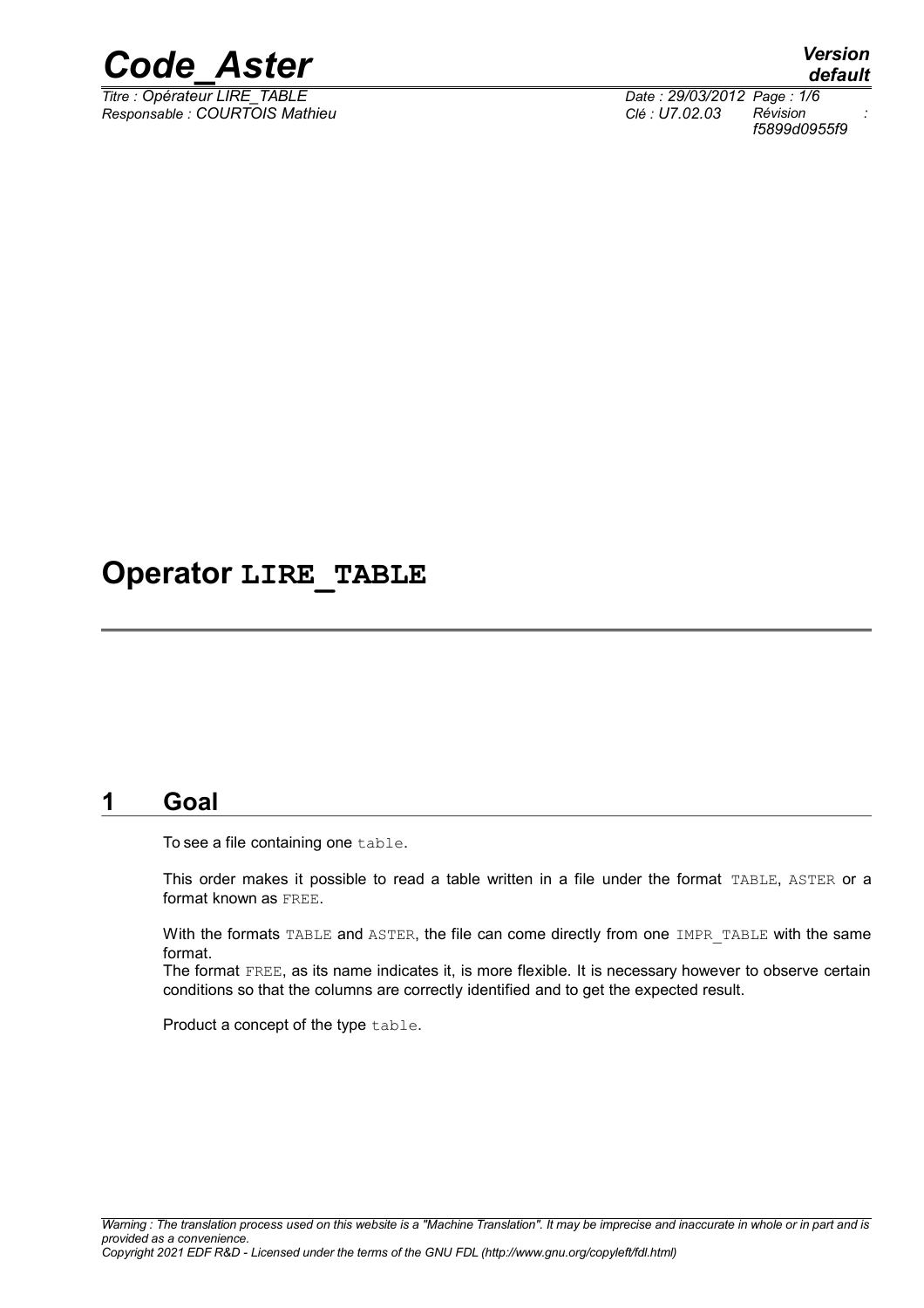# *Code\_Aster Version*

*Titre : Opérateur LIRE\_TABLE Date : 29/03/2012 Page : 2/6 Responsable : COURTOIS Mathieu Clé : U7.02.03 Révision :*

# **2 Syntax**

| Tb $[table] = LINE TABLE$ |  |  |
|---------------------------|--|--|
|                           |  |  |

|   | UNIT            |     | $=$ ific,                                     | [I]               |          |
|---|-----------------|-----|-----------------------------------------------|-------------------|----------|
| ♦ | FORMAT          | $=$ | / $'$ TABLE',<br>/ 'ASTER',<br>$'$ FREE $'$ , | [DEFECT]          |          |
| ♦ | NUME TABLE      |     | 1,<br>$=$ /<br>digital,                       | [DEFECT]<br>$[1]$ |          |
| ♦ | $SEPARATOR = /$ |     | <b>1</b> 1<br>sep,                            | [DEFECT]<br>[K]   |          |
| ♦ | RENOMME PARA =  |     | 'SINGLE'                                      | [K]               |          |
| ♦ | TITLE           | $=$ | title,                                        | [1 K]             |          |
| ♦ | INFORMATION     |     | 1,<br>$=$ /<br>2,                             | [I]               | [DEFECT] |

**)**

*default*

*f5899d0955f9*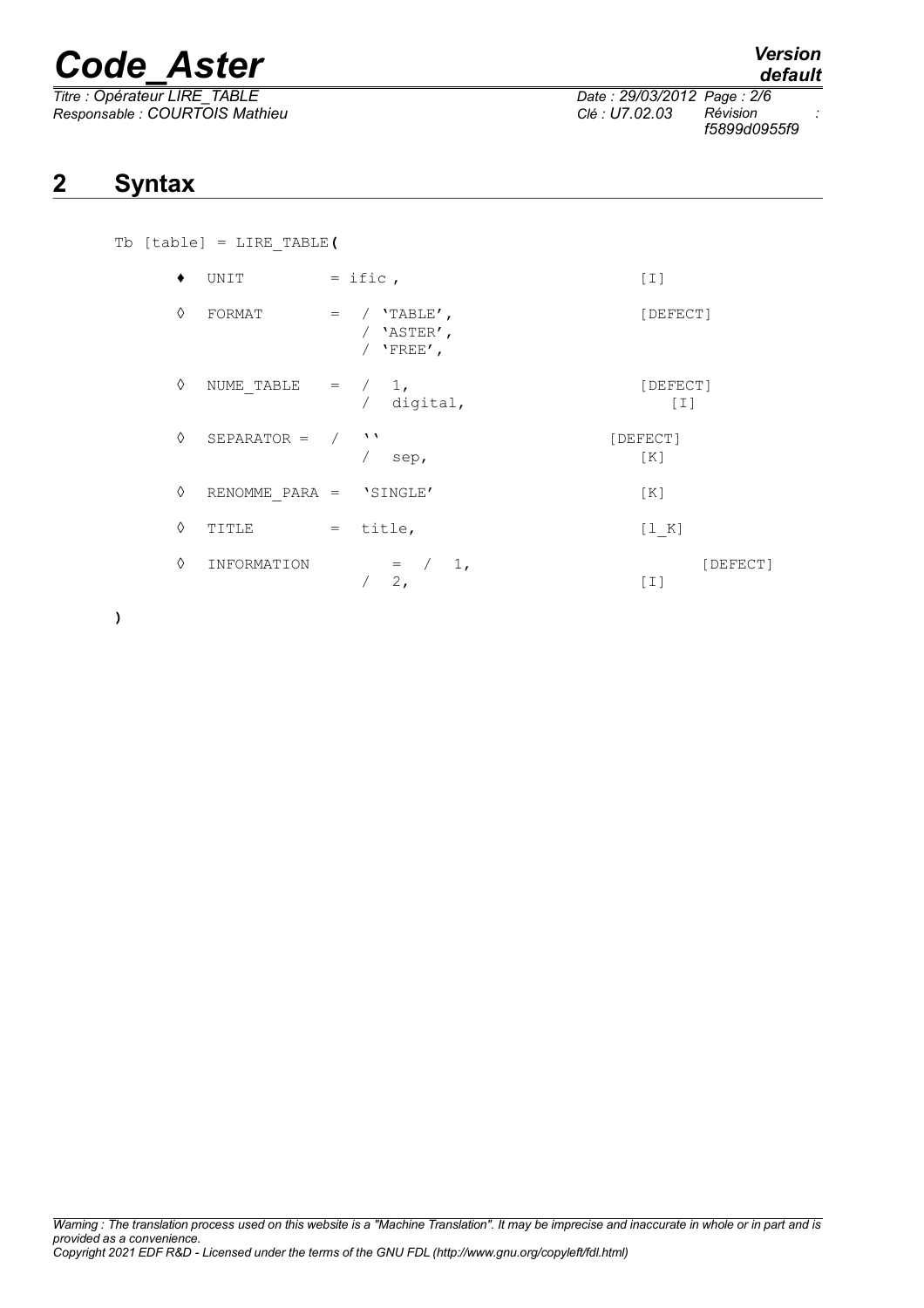# *Code\_Aster Version*

*Titre : Opérateur LIRE\_TABLE Date : 29/03/2012 Page : 3/6 Responsable : COURTOIS Mathieu Clé : U7.02.03 Révision :*

*f5899d0955f9*

# **3 Operands**

### **3.1 Operand UNIT**

Logical number of unit of the file containing the tables with reading.

### **3.2 Operand FORMAT**

Name of the format under which the table of the file was written.

### **3.2.1 Remarks**

During the reading of the values, one tries to interpret the value like whole, real, real with the comma instead of the point like decimal separator, failing this like a character string.

The value of blank cell is not the same one with the format TABLE, ASTER and FREE.

### **3.2.2 Format TABLE**

It is the format by default.

With the format TABLE, the order estimates the number of columns present in the file. For that, the lines are cut out by using it SEPARATOR. The number of columns of the table is then supposed being the maximum found on the unit of the lines.

The lines starting with character # are regarded as comments and are added to the title of the table. Among the values one can find (-), who means that there is no value for this parameter.

There are no delimitations to separate several tables in a file. It is considered that the end of a table was reached when the number of columns falls.

The format TABLE must allow to read again the tables printed with IMPR\_TABLE with the same format. However, contrary to the format ASTER, the type is automatically given according to the values read. The type of character strings can thus be different.

### **3.2.3 Format ASTER**

The format ASTER requires certain characteristics illustrated in the following table:

#### **#DEBUT\_TABLE**

```
#TITRE line 1 of the text of the title
#TITRE line 2 and following
```

| ENTITLE | WAY   | SEGMENT                  | RESU | NOM CHAM                 | INST            | SIXX           |
|---------|-------|--------------------------|------|--------------------------|-----------------|----------------|
| K8      | K16   |                          | K8   | K16                      | R               |                |
| TOTAL   | CHEM1 |                          | SIG  | SIGM ELNO                | $0.00000E + 00$ | $-1.48981E+07$ |
| TOTAL   | CHEM1 | $\overline{\phantom{m}}$ | SIG  | $\overline{\phantom{m}}$ | 1.00000E+00     | $-2.48981E+07$ |
| TOTAL   | CHEM1 |                          | SIG  | SIGM ELNO                | 1.00000E+00     | $-3.48981E+07$ |
|         |       |                          |      |                          |                 |                |
|         |       |                          |      |                          |                 |                |

#### **#FIN\_TABLE**

Any table with the format ASTER begin with the keyword **#DEBUT\_TABLE** and ends in **#FIN\_TABLE**. In fact the delimitations make it possible to know where the reading starts and where it stops. **#DEBUT\_TABLE** is then followed by lines of titles which are obligatorily preceded by the keyword

**#TITRE**.

Follow then a line containing all the names of the parameters, then a line containing all the types of these parameters. These types belong obligatorily to the following list: K8, K16, K24, K32, K80, I, R. The following lines give the value of all the parameters.

Among the values one can find (-), who means that there is no value for this parameter.

The format ASTER must allow to read again the tables printed with IMPR TABLE with the same format.

*Copyright 2021 EDF R&D - Licensed under the terms of the GNU FDL (http://www.gnu.org/copyleft/fdl.html)*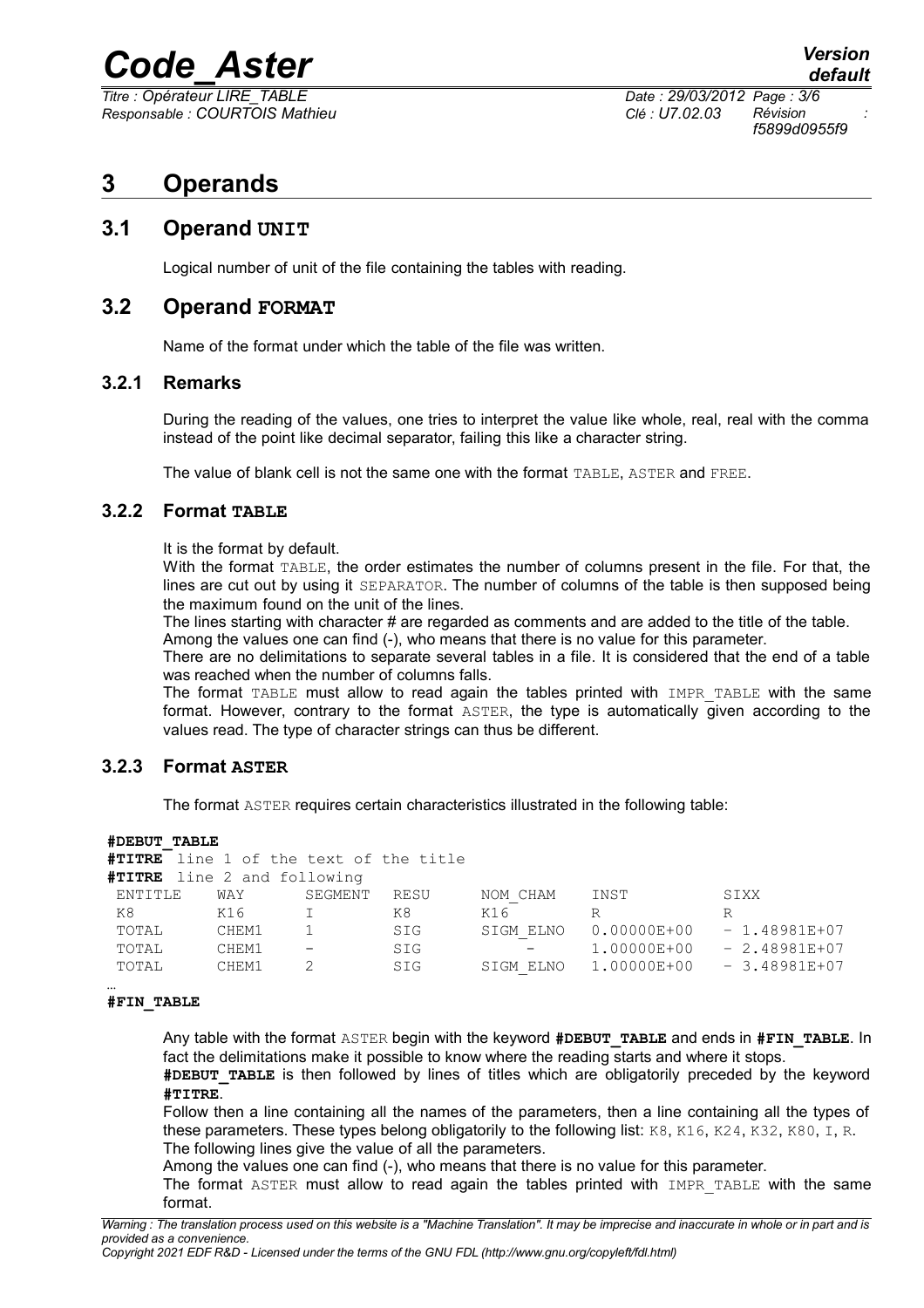# *Code\_Aster Version*

*Titre : Opérateur LIRE\_TABLE Date : 29/03/2012 Page : 4/6 Responsable : COURTOIS Mathieu Clé : U7.02.03 Révision :*

*f5899d0955f9*

### **3.2.4 Format FREE**

The format FREE is very close to the format TABLE except that character # does not have particular meaning and that the absence of value for a parameter corresponds to a null string.

### **3.3 Operand NUME\_TABLE**

It is possible to read a table among several in a file. One indicates the number of the ième table to reading. By default, the first table is read.

### **3.4 Operand SEPARATOR**

Several consecutive separators count only for one. The separator by default is a space. To indicate that the fields are separated by a tabulation, one will indicate:  $SEPARATEUR = ' \ \}$  you.

### **3.5 Operand RENOMME\_PARA**

In a table, all the parameters must be distinct. If it is not the case in the file with reading, the reading fails because the table cannot be produced. While specifying, RENOMME PARA =  $\text{``SINGLE'}$  (only possible choice if the keyword is indicated), if a parameter read were already met, one adds a numbered suffix of the form to him: " $\pm$ ".

Example: two columns are named INST in the file. The table will be produced with a named parameter INST and the named second INST 1.

### **3.6 Operand TITLE**

Title attached to the concept produced by this operand [U4.03.01]. This title replaces that of the table read.

### **3.7 Operand INFORMATION**

With INFORMATION =  $2$ , details on the data read are displayed. They are very numerous and may find it beneficial only to understand why a file is not read as it was expected.

## **4 Examples**

### **4.1 Creation of a table to the format 'ASTER'with IMPR\_TABLE**

In this example (extracted from zzz128b), one writes several tables with the format 'ASTER' in a file.

```
TOUT=POST_RELEVE_T (ACTION=_F (ENTITLES = 'RESU_U2',
                                  NODE = (\nabla B', \nabla T, \nabla O F, \nabla E', \nabla F', \nabla F'RESULT = U2,
                                  NOM CHAM = 'DEFL',
                                  TOUT ORDRE = 'YES',
                                  TOUT CMP = 'YES',
                                  OPERATION = 'EXTRACTION')IMPR_TABLE (UNITE=37,
               TABLE=TOUT,
               FORMAT=' ASTER')
IMPR_TABLE (UNITE=37,
               TABLE=TOUT,
```
*Warning : The translation process used on this website is a "Machine Translation". It may be imprecise and inaccurate in whole or in part and is provided as a convenience.*

#### *Copyright 2021 EDF R&D - Licensed under the terms of the GNU FDL (http://www.gnu.org/copyleft/fdl.html)*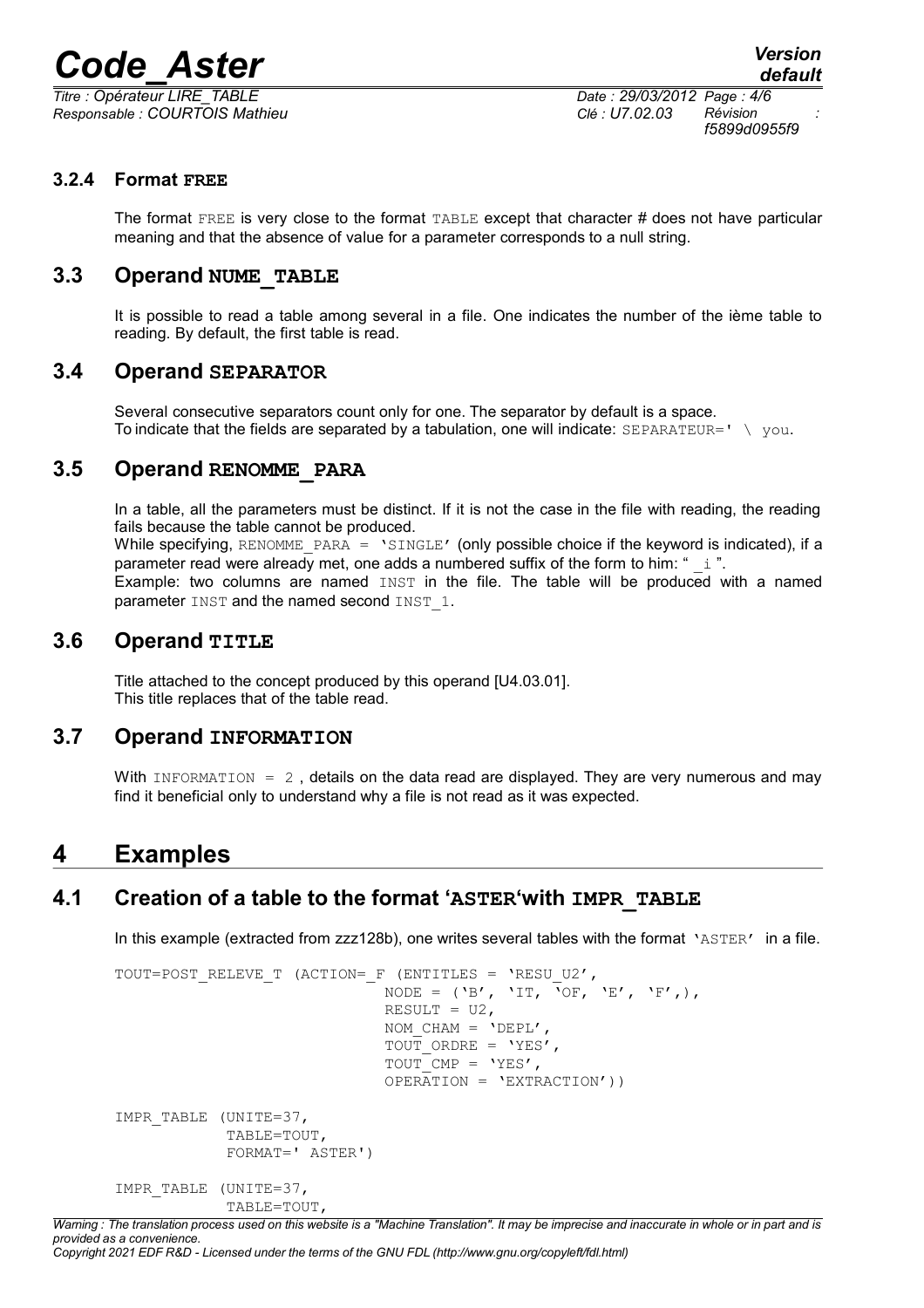*Titre : Opérateur LIRE\_TABLE Date : 29/03/2012 Page : 5/6 Responsable : COURTOIS Mathieu Clé : U7.02.03 Révision :*

*Code\_Aster Version default f5899d0955f9*

```
 FORMAT=' ASTER',
           NOM_PARA= ('NODE', 'INST', 'ABSC_CURV',
                   'DX', 'DY', 'DZ', 'DRX', )
)
```
### **4.2 Reading of tables to the format 'ASTER'with LIRE\_TABLE**

```
TT2=LIRE_TABLE (UNITE=37,
                FORMAT=' ASTER',
               NUME TABLE=1,
               TITRE=' VALIDATION OF LIRE TABLE',)
TT_RED=LIRE_TABLE (UNITE=37,
                   FORMAT=' ASTER',
                  NUME TABLE=2,
                  TITRE=' VALIDATION OF LIRE TABLE',
 )
```
### **4.3 Reading of table to the FREE format**

That is to say for example a table such as this one in OpenOffice Calc:

| Table produced in   |          |                     |
|---------------------|----------|---------------------|
| OpenOffice          |          |                     |
| recorded with the   |          |                     |
| format csy with the |          |                     |
| semicolon like      |          |                     |
| separator           |          |                     |
| and without         |          |                     |
| separator of text   |          |                     |
|                     |          |                     |
| Column A            | Column B | Column <sub>C</sub> |
| label1              | 111      | 0.09                |
| name 2              | 222      | 10.09               |
| valeur3             | 444      | 2240.18             |
| exemple4            | 888      | 994640.73           |
| ligne <sub>5</sub>  | 1776     | 883240965.82        |

One records it in format text (format CSV) with the semicolon like separator of columns and without framing the character strings (without separator of text). The following textual file is obtained:

Table produced in OpenOffice; ; record with the format csv with the semicolon like separator; ; and without separator of text; ; ; ; Column A; Column B; Column C label1; 111; 0.09 name 2; 222; 10.09 valeur3; 444; 2240.18 exemple4; 888; 994640.73 ligne5; 1776; 883240965.82

To read it in Code\_Aster, one can make:

= LIRE\_TABLE (UNITE=55, FORMAT=' LIBRE', SEPARATEUR='; ', )